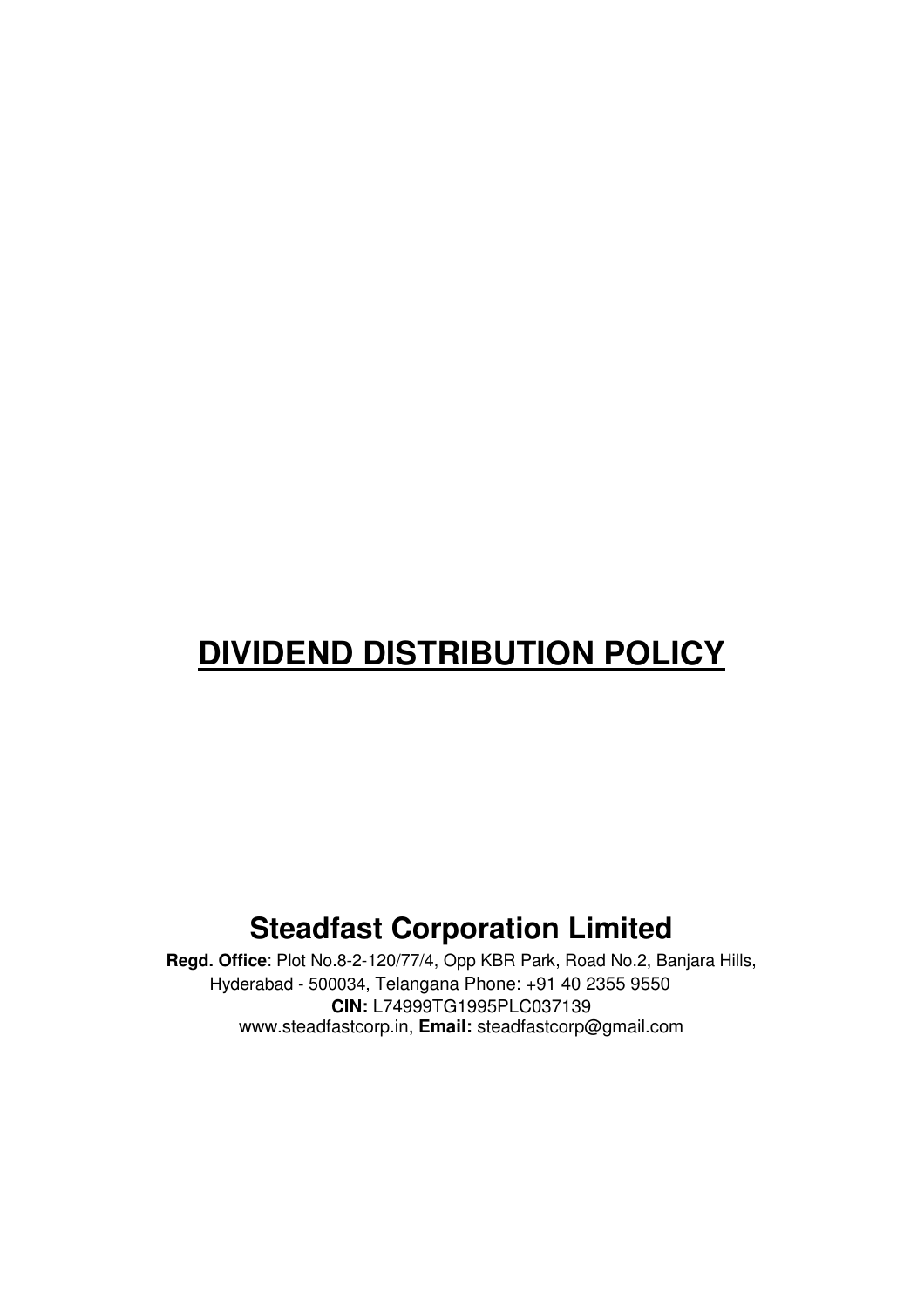### **INDEX**

- Definitions
- Background
- Parameters
- Review
- Limitation and Amendment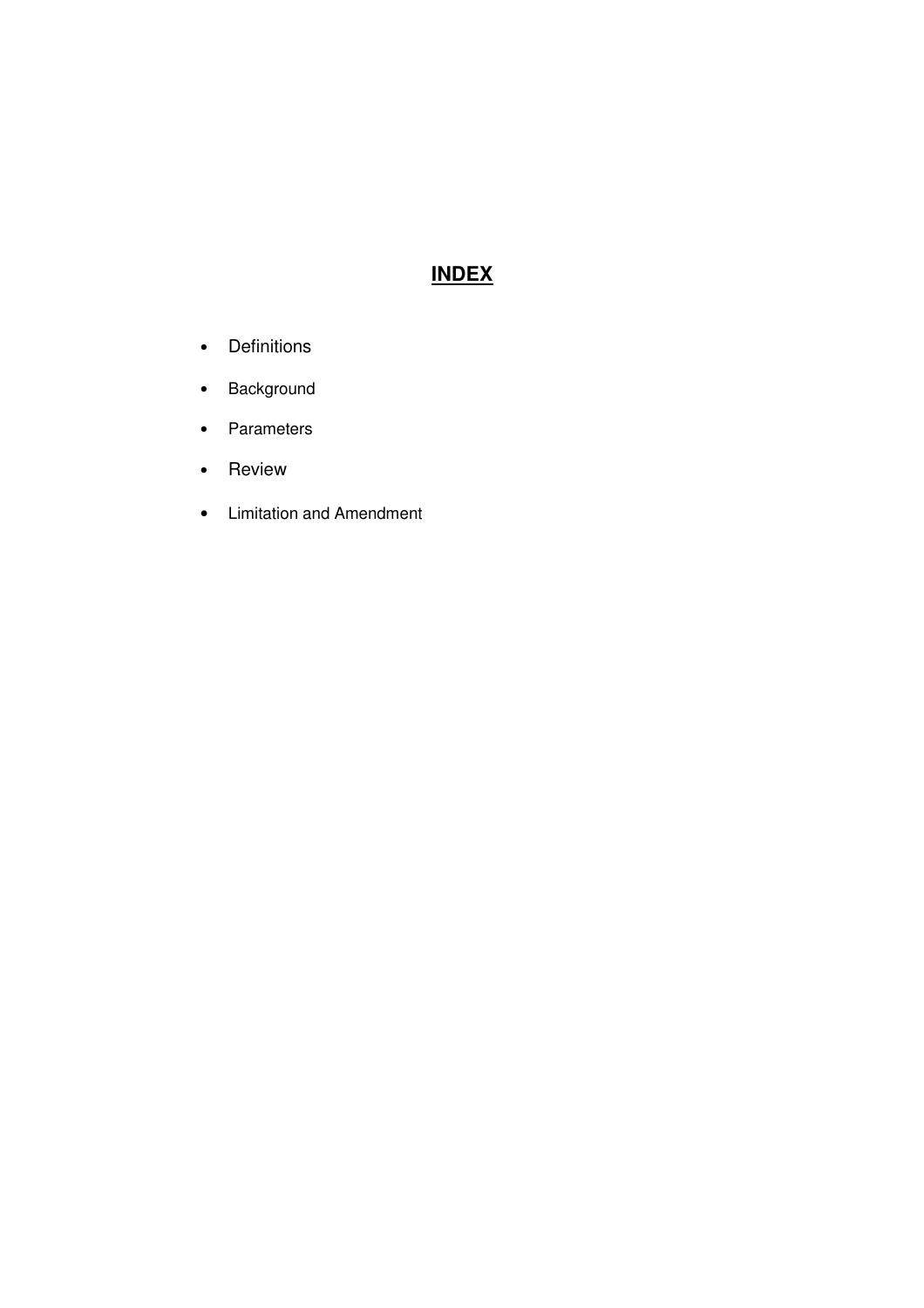#### **As Adopted by the Board of Directors on December 26th 2016**

This policy applies to the distribution of dividend by Steadfast Corporation Limited (the "Company") in accordance with the provisions of the Companies Act, 2013 ("Act") and the SEBI (Listing Obligations and Disclosure Requirements) Regulations, 2015 (SEBI Regulations).

#### **Definitions:**

The terms referred to in the policy will have the same meaning as defined under the Act and the Rules made thereunder, and the SEBI Regulations.

#### **Background:**

SEBI has, vide its notification dated July 8, 2016 issued Securities and Exchange Board of India (Listing Obligations and Disclosure Requirements) (Second Amendment) Regulations, 2016 and amended Securities and Exchange Board of India (Listing Obligations and Disclosure Requirements) Regulations, 2015 to insert Regulation 43A after the Regulation 43. As per Regulation 43A, the top five hundred listed entities based on market capitalization (calculated as on March 31 of every financial year) are required to formulate a dividend distribution policy which shall be disclosed in their annual reports and on their websites.

This Policy sets out the parameters that shall be taken into account by the Board of Directors of the Company to determine the distribution of dividend to its shareholders and/or retaining profits earned by the Company. The Board of directors may in extraordinary circumstances, deviate from the parameters listed in this policy.

#### **Parameters:**

#### **a. The circumstances under which the shareholders may or may not expect dividend;**

The Company shall comply with the relevant statutory requirements that are applicable to the Company in declaring dividend or retained earnings. Generally, the Board shall determine the dividend for a particular period after taking into consideration the financial performance of the Company, the advice of executive management, and other parameters described in this policy.

#### **b. The financial /internal parameters that shall be considered while declaring dividend;**

The Board of directors of the Company shall consider the following financial parameters while declaring dividend or recommending dividend to shareholders:

- Capital allocation plans including:
	- $\triangleright$  Expected cash requirements of the Company towards working capital, capital expenditure in technology and Infrastructure etc.;
	- $\triangleright$  Investments required towards execution of the Company's strategy.
	- $\triangleright$  Funds required for any acquisitions that the Board of directors may approve; and